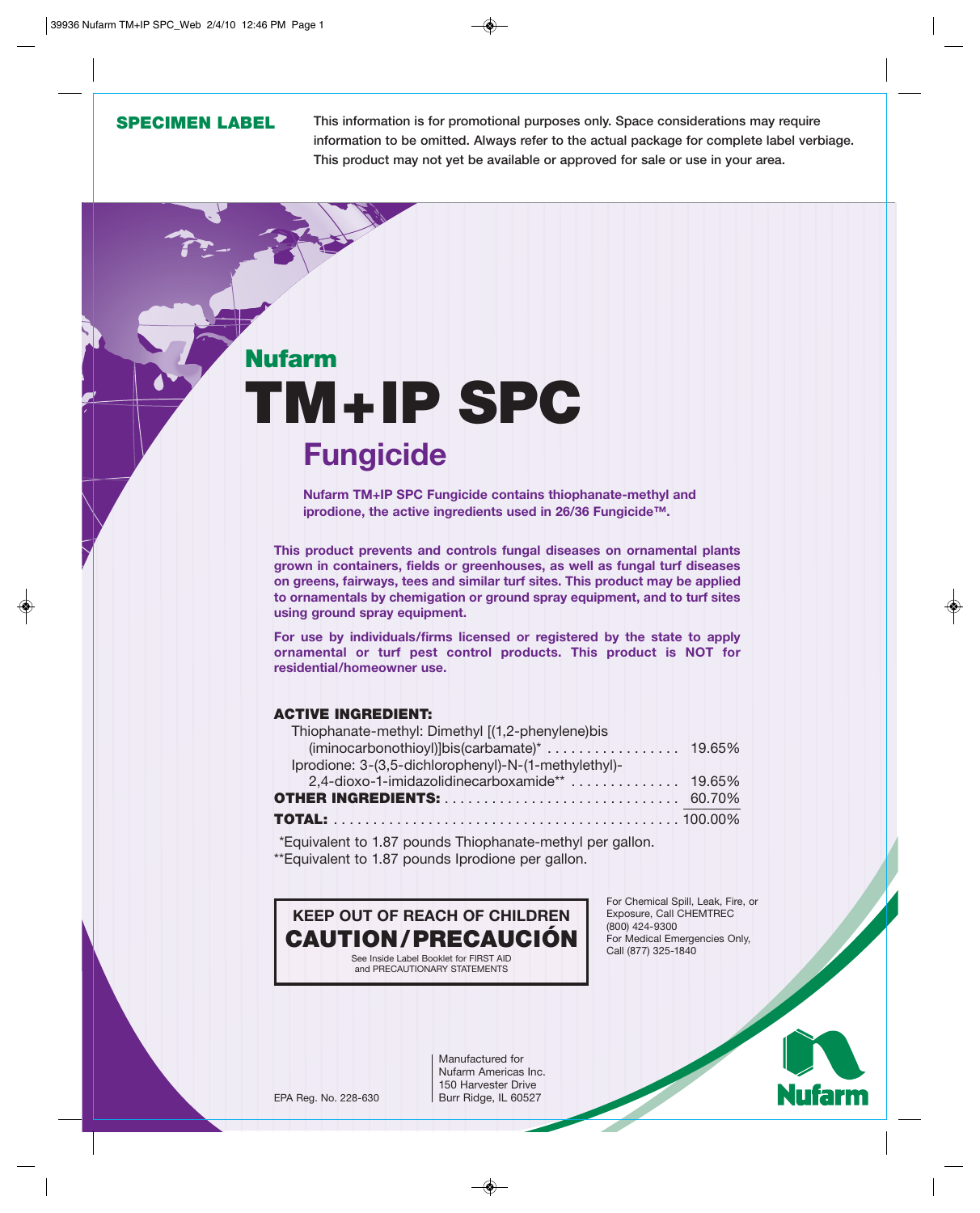## **PRECAUTIONARY STATEMENTS HAZARDS TO HUMANS AND DOMESTIC ANIMALS CAUTION/PRECAUCIÓN**

Harmful if swallowed. Causes moderate eye irritation. Avoid contact with eyes or clothing. Remove and wash contaminated clothing before reuse.

## **PERSONAL PROTECTIVE EQUIPMENT (PPE):**

Some materials that are chemical-resistant to this product are listed below. If you want more options, follow the instructions for category C on an EPA chemical-resistance category selection chart.

**Mixers, loaders, others exposed to the concentrate and cleaners/repairers of equipment must wear:**

- Long-sleeved shirt and long pants
- Chemical-resistant gloves
- Chemical-resistant apron and
- Chemical-resistant footwear plus socks

#### **Applicators using handheld equipment must wear:**

- Coveralls over long-sleeve shirt and long pants
- Chemical-resistant gloves
- Chemical-resistant footwear plus socks
- Chemical-resistant headgear for overhead exposures and
- Dust-mist filtering respirator (NIOSH-approved respirator with any R, P or HE filter)

#### **Applicators using mechanical ground equipment must wear:**

- Long-sleeved shirt and long pants
- Shoes plus socks

**Applicators using truck-mounted equipment with a handgun at the end of the hose (i.e., for commercial turfgrass or ornamental applications) and all the other handlers not specified above must wear:**

- Long-sleeved shirt and long pants
- Shoes plus socks
- Chemical-resistant gloves

Follow the manufacturer's instructions for cleaning/maintaining PPE. If no such instructions for washables exist, use detergent and hot water. Keep and wash PPE separately from other laundry. Discard clothing and other absorbent materials that have been drenched or heavily contaminated with this product's concentrate. Do not reuse them.

# **USER SAFETY RECOMMENDATIONS**

#### **Users should:**

- Wash thoroughly with soap and water after handling and before eating, drinking, chewing gum, using tobacco or using the toilet.
- Remove clothing immediately if pesticide gets inside. Then wash thoroughly and put on clean clothing.
- Remove PPE immediately after handling this product. Wash the outside of gloves before removing. As soon as possible, wash thoroughly and change into clean clothing.

| <b>FIRST AID</b>       |                                                                                                                                                                                                                                                                                        |  |  |  |
|------------------------|----------------------------------------------------------------------------------------------------------------------------------------------------------------------------------------------------------------------------------------------------------------------------------------|--|--|--|
| <b>IF IN EYES</b>      | • Hold eye open and rinse slowly and gently with water for 15 to 20 minutes.<br>. Remove contact lenses, if present, after the first 5 minutes, then continue rinsing eye.<br>• Call a poison control center or doctor for treatment advice.                                           |  |  |  |
| <b>IF SWALLOWED</b>    | • Call a poison control center or doctor immediately for treatment advice.<br>• Have person sip a glass of water if able to swallow.<br>• Do not induce vomiting unless told to do so by a poison control center or doctor.<br>Do not give anything by mouth to an unconscious person. |  |  |  |
| <b>HOT LINE NUMBER</b> |                                                                                                                                                                                                                                                                                        |  |  |  |

Have the product container or label with you when calling a poison control center or doctor, or going for treatment. You may also contact (877) 325- 1840 for emergency medical treatment information.

#### **ENVIRONMENTAL HAZARDS**

This chemical can contaminate surface waters through aerial and ground spray applications. Under some conditions, it may also have a high potential for runoff into surface water after application. These include poorly draining or wet soils with readily visible slopes toward adjacent surface waters, frequently flooded areas, areas overlaying extremely shallow ground water, areas with in-field canals or ditches that drain to surface water, areas not separated from adjacent surface waters with vegetated filter strips and areas overlaying tile drainage systems that drain to surface water.

This product is toxic to invertebrates. Do not apply directly to water, or to areas where surface water is present or to intertidal areas below the mean high water mark. Drift and runoff from treated areas may be hazardous to aquatic organisms in neighboring areas. Cover, incorporate or clean up spills. Do not contaminate water when disposing of equipment washwater or rinsate.

# **DIRECTIONS FOR USE**

It is a violation of Federal law to use this product in a manner inconsistent with its labeling.

Do not apply this product in a way that will contact workers or other persons, either directly or through drift. Only protected handlers may be in the area during application. For any requirements specific to your State or Tribe, consult the Agency responsible for pesticide regulation.

If applying this product adjacent to a water body such as a lake, reservoir, river, permanent stream, marsh or natural pond, estuary, or commercial fish pond, there must be at least a 25-foot vegetative buffer strip between the water body and the point of application. Do not apply this product when the wind direction is toward aquatic area.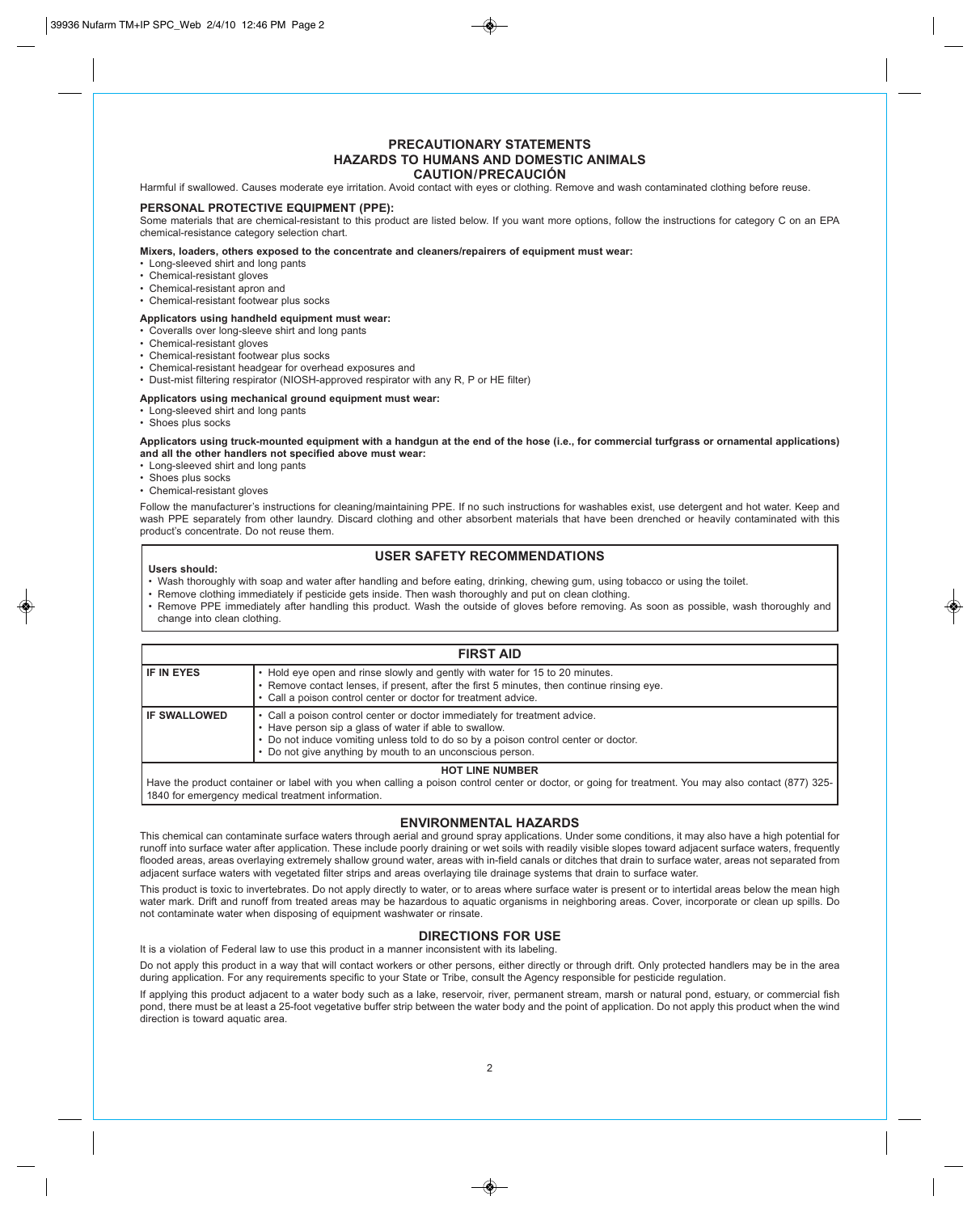# **AGRICULTURAL USE REQUIREMENTS**

Use this product only in accordance with its labeling and with the Worker Protection Standard, 40 CFR Part 170. This standard contains requirements for the protection of agricultural workers on farms, forests, nurseries, and greenhouses and handlers of agricultural pesticides. It contains requirements for training, decontamination, notification and emergency assistance. It also contains specific instructions and exceptions pertaining to the statements on this label about personal protective equipment (PPE) and restricted-entry interval. The requirements in this box only apply to uses of this product that are covered by the Worker Protection Standard.

Do not enter or allow worker entry into treated areas during the restricted-entry interval (REI) of 24 hours.

PPE required for early entry to treated areas that is permitted under the Worker Protection Standard and that involves contact with anything that has been treated, such as plants, soil, or water is:

• Coveralls

• Chemical-resistant gloves (such as barrier laminate, butyl rubber, nitrile rubber, neoprene rubber, polyvinyl chloride, or viton)

• Dust/mist respirator

• Shoes plus socks

Notify workers of the application by warning them orally and by posting warning signs at entrances to treated areas.

## **NON-AGRICULTURAL USE REQUIREMENTS**

The requirements in this box apply to uses of this product that are NOT within the scope of the Worker Protection Standard for agricultural pesticides (40 CFR Part 170). The WPS applies when this product is used to produce agricultural plants on farms, forests, nurseries, or greenhouses. Do not allow people (other than the applicator) or pets on the treatment area during application. Do not enter or allow others to enter the treated area until sprays have dried.

# **CHEMIGATION INSTRUCTIONS**

## **(For Non-Turf uses only)**

Apply this product only through pressurized drench (flood), sprinkler (overhead), or drip (trickle) irrigation systems. Do not apply this product through any other type of irrigation system.

Crop injury, lack of effectiveness, or illegal pesticide residues in the crop can result from non-uniform distribution of treated water.

If you have questions about calibration, you should contact State Extension Service specialists, equipment manufacturers or other experts.

Do not connect an irrigation system (including greenhouse systems) used for pesticide application to a public water system unless the pesticide labelprescribed safety devices for public water systems are in place.

A person knowledgeable of the chemigation system and responsible for its operation or under the supervision of the responsible person, shall shut the system down and make necessary adjustments should the need arise.

#### **Requirements for Chemigation Systems Connected to Public Water Systems**

Public water system means a system for the provision to the public of piped water for human consumption if such system has at least 15 service connections or regularly serves an average of at least 25 individuals daily at least 60 days out of the year.

Chemigation systems connected to public water systems must contain a functional, reduced-pressure zone, back flow preventer (RPZ) or the functional equivalent in the water supply line upstream from the point of pesticide introduction. As an option to the RPZ, the water from the public water system should be discharged into a reservoir tank prior to pesticide introduction. There shall be a complete physical break (air gap) between the flow outlet end of the fill pipe and the top or overflow rim of the reservoir tank of at least twice the inside diameter of the fill pipe.

The pesticide injection pipeline must contain a functional, automatic, quick-closing check valve to prevent the flow of fluid back toward the injection pump.

The pesticide injection pipeline must also contain a functional, normally closed solenoid-operated valve located on the intake side of the injection pump and connected to the system interlock to prevent fluid from being withdrawn from the supply tank when the irrigation system is either automatically or manually shut down.

The system must contain functional interlocking controls to automatically shut off the pesticide injection pump when the water pump motor stops, or in cases where there is no water pump, when the water pressure decreases to the point where pesticide distribution is adversely affected.

Systems must use a metering pump, such as a positive displacement injection pump (e.g., diaphragm pump) effectively designed and constructed of materials that are compatible with pesticides and capable of being fitted with a system interlock.

Do not apply when wind speed favors drift beyond the area intended for treatment.

#### **Chemigation System Requirements**

Systems utilizing a pressurized water and pesticide system must meet the following requirements:

The system must contain a functional check valve, vacuum relief valve, and low-pressure drain appropriately located on the irrigation pipeline to prevent water source contamination from backflow.

The pesticide injection pipeline must contain a functional, automatic, quick-closing check valve to prevent the flow of fluid back toward the injection pump. The pesticide injection pipeline must also contain a functional, normally closed solenoid-operated valve located on the intake side of the injection pump and connected to the system interlock to prevent fluid from being withdrawn from the supply tank when the irrigation system is either automatically or manually shut down.

The system must contain functional interlocking controls to automatically shut off the pesticide injection pump when the water pump motor stops.

The irrigation line or water pump must include a functional pressure switch which will stop the water pump motor when the water pressure decreases to the point where pesticide distribution is adversely affected.

Systems must use a metering pump, such as a positive displacement injection pump (e.g., diaphragm pump) effectively designed and constructed of materials that are compatible with pesticides and capable of being fitted with a system interlock.

Do not apply when wind speed favors drift beyond the area intended for treatment.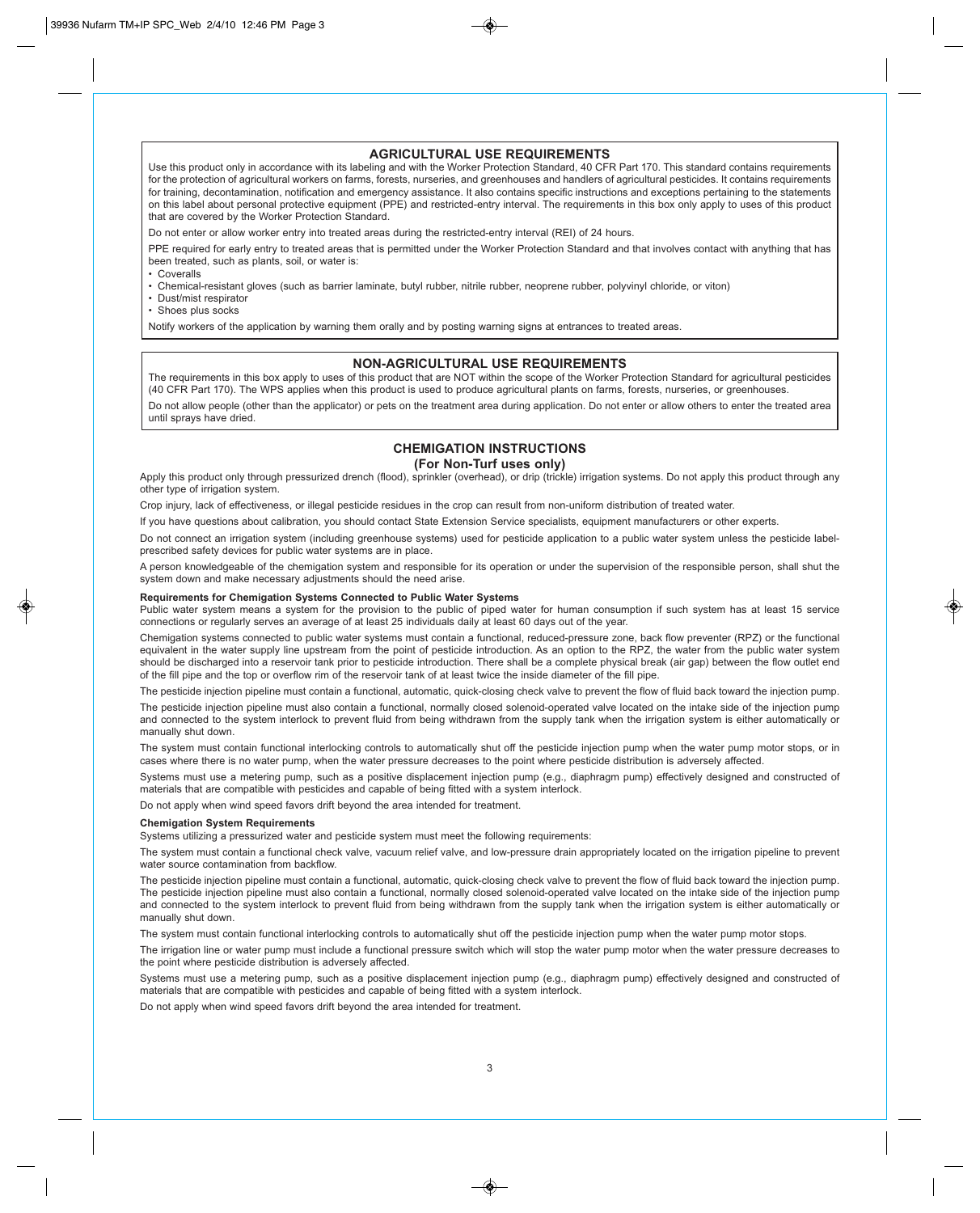#### **Chemigation Precautions**

Do not apply in greenhouses when temperatures are above 95°F.

Do not allow the spray mixture to stand in the tank for more than 12 hours.

For best results do not water treated areas within 24 hours of application.

#### **Chemigation Mixture Preparation and Application**

Remove scale, pesticide residues, and other foreign matter from the chemical tank and entire injector system and flush thoroughly with clean water.

See the label instructions in the "Ornamentals" section of this label for dilution rates and timing of application.

Shake product container well before pouring into spray tank.

When applying this product via chemigation, a pesticide supply tank should be used. Prepare a suspension of this product in a mix tank by filling the tank with 1/2 to 3/4 the desired amount of water. Start mechanical or hydraulic agitation and slowly add the specified amount of this product. Complete the mix by adding the remaining volume of water.

Apply this product with liquid fertilizers that are chemically neutral. Application in conjunction with highly alkaline fertilizers, such as aqueous ammonia, tend to degrade the pesticide resulting in reduced performance, and must be avoided.

The spray mixture must be continuously agitated during application.

Apply this product continuously for the duration of the water application.

Except in cases of severe infestation, allow one week between applications of this and other control products. (This guideline can be relaxed where a severe insect or disease attack requires immediate treatment.)

#### **Instructions for Sprinkler (Overhead) Chemigation**

Observe the requirements in the "Chemigation System Requirements" section.

Follow instructions in the "Chemigation Mixture Preparation and Application" section.

Set the sprinkler system to deliver 0.1 to 0.25 inch of water per acre. Volumes of water higher than this reduce efficacy. Start sprinkler and uniformly inject the suspension of this product into the irrigation water line so as to deliver the desired rate per acre. Inject the suspension of this product with a positive displacement pump into the main line ahead of a right angle turn to ensure adequate mixing.

Maintain continuous agitation in the mix tank during mixing and application to assure uniform suspension.

Greater accuracy in calibration and distribution will be achieved by injecting larger volumes of a more dilute suspension per unit time.

Application of more than specified quantities of irrigation water per acre tend to result in decreased product performance.

Do not apply when wind speed favors drift, when system connections or fittings leak, when nozzles do not provide uniform distribution or when lines containing product cannot be flushed and must be dismantled and drained. In a center pivot system, block the nozzle set nearest the well pivot injection unit to prevent spray being applied to this area.

Where sprinkler distributions do not overlap sufficiently, unacceptable disease control will result.

Allow sufficient time for pesticide to be flushed through all lines and all nozzles before turning off irrigation water.

Check local restrictions and requirements regarding sprinkler irrigation application as they might vary from state to state.

**NOTE:** When treatment with this product has been completed, do not irrigate area for 24 to 48 hours to prevent washing the chemical off the crop.

#### **Instructions for Pressurized Drench (Flood) Chemigation**

Observe the requirements in the "Chemigation System Requirements" section.

instructions in the "Chemigation Mixture Preparation and Application" section.

Systems using a gravity-flow pesticide-dispensing system must meter the pesticide into the water at the head of the field and downstream of a hydraulic discontinuity such as a drop structure or weir box to decrease potential for water source contamination from backflow if water flow stops.

#### **Instructions for Drip (Trickle) Chemigation**

Observe the requirements in the "Chemigation System Requirements" section.

For use only by certified applicators or those under their immediate supervision.

Follow instructions in the "Chemigation Mixture Preparation and Application" section.

#### **TURF APPLICATIONS**

This product prevents and controls the following turf diseases:

- Anthracnose (on *Poa annua*)
- Brown patch
- Dollar spot (including benzimidazole-tolerant strains)
- Leaf spot/melting out *(Drechslera* spp.*/Bipolaris* spp.*)*
- Pink snow mold (Washington, Oregon and California only)

#### **Turf Use Restrictions**

DO NOT apply this product to turf through any type of irrigation system (chemigation).

DO NOT apply this product by air (i.e., using fixed wing aircraft or helicopter).

DO NOT use this product on residential sites (not for homeowner use).

DO NOT use this product on turf being grown for sale or other commercial use as sod.

DO NOT apply this product when the wind direction carries overspray towards water bodies.

DO NOT make more than six applications of this product in a year.

DO NOT use less than a 14-day retreatment interval.

DO NOT contaminate feed or foodstuffs.

DO NOT graze treated areas, and do not feed clippings to livestock.

For golf courses only: When water bodies are present, DO NOT apply to turf cut taller than 1".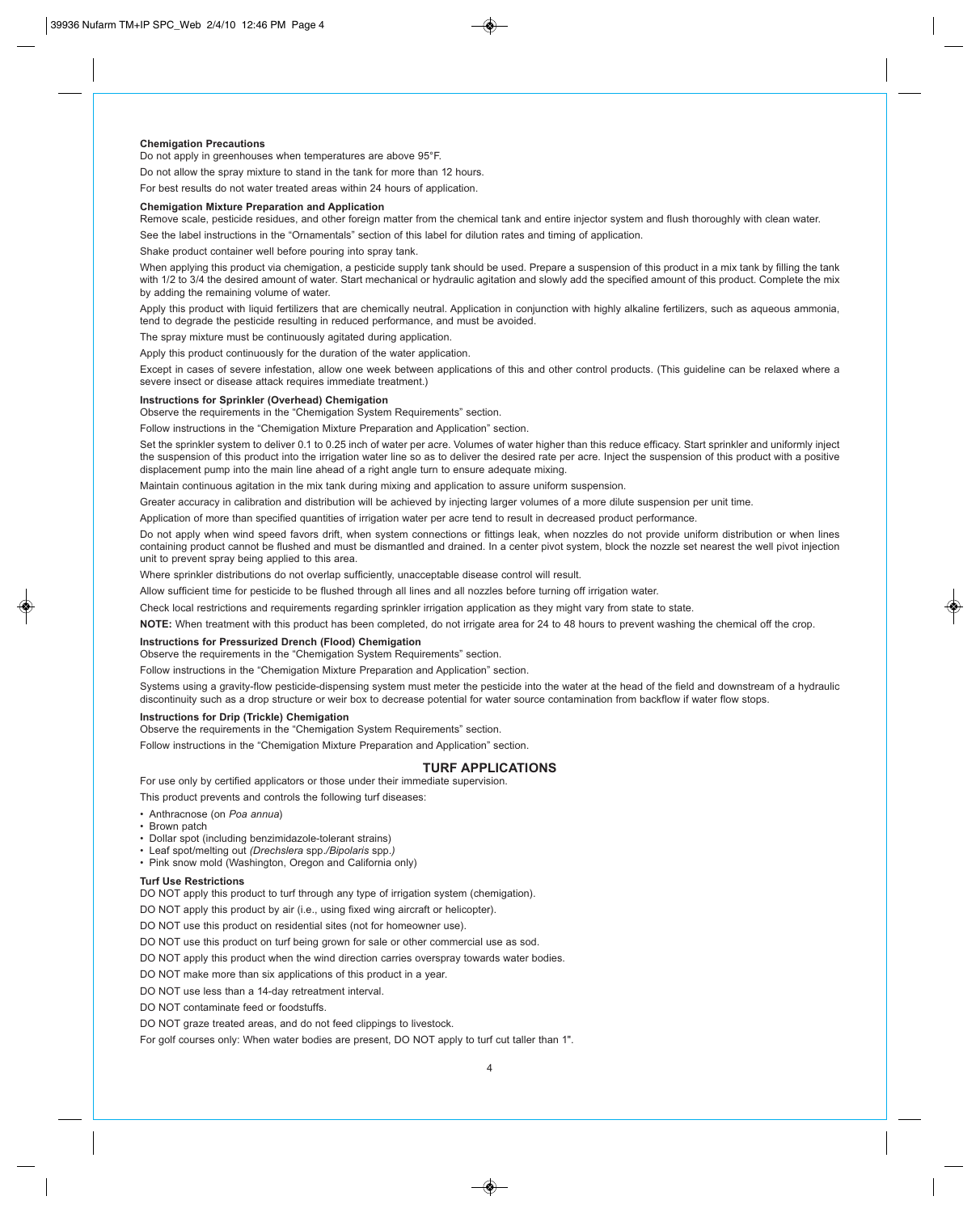#### **Preparation**

Use with 2 to 7 gallons of water per 1,000 sq. ft. for tees and greens. For larger turf areas, use water volumes as low as 1 gal./1,000 sq. ft. Shake the product container well before adding to the spray mix.

While filling the spray tank with the desired amount of water, start agitation and add the specifed amount of this product to the tank (see the table below for rates).

Thoroughly rinse the product container and pour the rinsate into spray tank.

**NOTE:** Do not use surfactants or other adjuvants with this product.

#### **Application**

Do not allow the spray mixture to stand in the tank for longer than 12 hours prior to application.

Agitate the spray mixture continuously during application.

Apply with properly calibrated spray equipment using standard pressures to minimize spray drift.

For Disease Prevention:

Apply using the Light Pressure rates when weather conditions are favorable for the development of disease. Repeat applications every 14 to 21 days as necessary.

For Disease Control:

Apply using the appropriate rate based on the level of infestation (Light/Medium/Heavy) and repeat applications every 14 days until the disease is brought under control. Once the disease is controlled, follow instructions for disease prevention above.

For best results do not water or mow treated areas within 24 hours of application.

# **Turf Application Rates**

| Use Site                                                                | <b>Disease Pressure</b> | Single<br><b>Application Rate</b><br>(fl. oz. product/1,000 sq. ft.) | <b>Maximum Seasonal</b><br><b>Application Rate</b><br>(fl. oz. product/1,000 sq. ft.) |
|-------------------------------------------------------------------------|-------------------------|----------------------------------------------------------------------|---------------------------------------------------------------------------------------|
| Non-Residential Turf                                                    | Light                   | 1.0 to $2.0$                                                         |                                                                                       |
|                                                                         | Medium                  | $2.0 \text{ to } 3.0$                                                | 16.0                                                                                  |
|                                                                         | Heavy                   | 3.0 to 4.0                                                           |                                                                                       |
| Golf Courses-<br>Tees/Greens/Aprons                                     | Light                   | 1.0 to $2.0$                                                         |                                                                                       |
|                                                                         | Medium                  | $2.0 \text{ to } 3.0$                                                | 24.0                                                                                  |
|                                                                         | Heavy                   | $3.0 \text{ to } 4.0$                                                |                                                                                       |
| Golf Courses-<br>Fairways (except Florida)                              | Light                   | 1.0 to $2.0$                                                         |                                                                                       |
|                                                                         | Medium                  | $2.0 \text{ to } 3.0$                                                | 8.0                                                                                   |
|                                                                         | Heavy                   | 3.0 to 4.0                                                           |                                                                                       |
| Golf Courses-<br>Fairways (Florida only<br>and only during overseeding) | Light                   | 1.0 to $2.0$                                                         |                                                                                       |
|                                                                         | Medium                  | $2.0 \text{ to } 3.0$                                                | 4.0                                                                                   |
|                                                                         | Heavy                   | 3.0 to 4.0                                                           |                                                                                       |

# **ORNAMENTAL APPLICATIONS**

Do not apply to home orchards/fruit trees after fruit set.

|                            | This product will control fungal diseases on the following ornamentals: |                              |                        |
|----------------------------|-------------------------------------------------------------------------|------------------------------|------------------------|
| Ageratum                   | Croton                                                                  | Hawthorn                     | Pine                   |
| Ajuga                      | Cyclamen <sup>2</sup>                                                   | Holly                        | Pittosporum            |
| Almond-Ornamental          | <b>Daffodils</b>                                                        | Hoya                         | Plum-Ornamental        |
| Alyssum                    | Dahlia                                                                  | Hydrangea                    | Poinsetta <sup>2</sup> |
| Andromeda                  | Delphinium                                                              | Impatiens <sup>1</sup>       | Poppy                  |
| Aphelandra                 | Deutzia                                                                 | Iris                         | Pothos <sup>1</sup>    |
| Artemesia                  | <b>Dianthus</b>                                                         | Juniper                      | Primrose               |
| Aster                      | Dieffenbachia                                                           | Kalanchoe                    | Privet                 |
| Azalea                     | Dizygotheca                                                             | Lilies                       | Protea                 |
| Boxwood                    | Dogwood                                                                 | Lipstickvine (Aeschynanthus) | Pyracantha             |
| Cactus                     | Dracena                                                                 | Marigold                     | Rhododendron           |
| Calendula                  | English ivy                                                             | Monarda (Bee Balm)           | Rose                   |
| Carnation                  | Episcle                                                                 | Palm                         | Rose Tree of China     |
| Cherry-Ornamental          | Euonymous                                                               | Pansy                        | Salvia                 |
| Chrysanthemum <sup>3</sup> | <b>Ficus</b>                                                            | Peach-Ornamental             | Schefflera             |
| Cineraria                  | Forsythia                                                               | Peperomia                    | Snapdragon             |
| Coleus                     | Gazania                                                                 | Periwinkle                   | <b>Statice</b>         |
| Columbine                  | Geranium                                                                | Petunia <sup>1</sup>         | Tree Ivy               |
| Conifers                   | Gladiolus                                                               | Philodendron                 | Viburnum               |
| Coral bells (Heuchera)     | Gloxinia                                                                | Phlox                        | Violet                 |
| Crape myrtle               | Gypsophila                                                              | Pilea                        | Zinnia                 |
| Crassula                   |                                                                         |                              |                        |

 $1$ Do not use this product as a drench on impatiens, petunias or pothos.

 $2$ Residue will be noticeable on foliage if plants are treated prior to sale when in bloom.

<sup>3</sup>On chrysanthemums, do not make repeat applications at high drench rates.